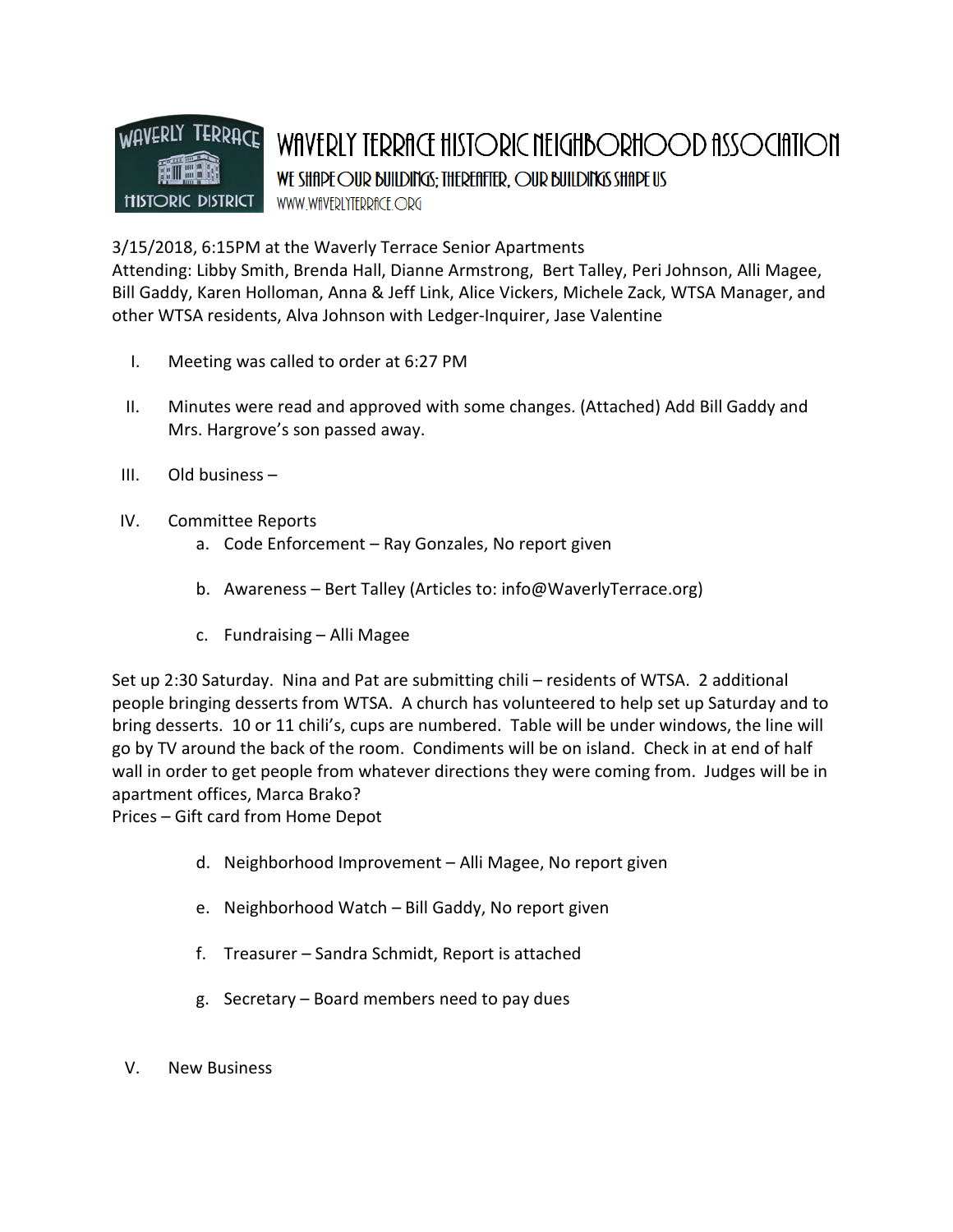- VI. Next Meeting Thursday April 19, 2018, 6:15PM, Waverly Terrace Sr. Apartments
- VII. Meeting adjourned at 7:04PM

|                          |                    | Waverly Terrace Historic Neighborhood Association, Inc.<br><b>Financial Reports</b><br>February-18 |                   |                |
|--------------------------|--------------------|----------------------------------------------------------------------------------------------------|-------------------|----------------|
| <b>Operating Account</b> |                    |                                                                                                    |                   |                |
|                          |                    | <b>Balance Per Bank Statement</b>                                                                  | \$3,460.11        |                |
| <b>Deposit Date</b>      | <b>Description</b> | <b>Credits</b>                                                                                     | <b>Debits</b>     | <b>Balance</b> |
| 2/14/2018                | Paypal Transfer    | \$47.95<br>\$0.00                                                                                  |                   | \$47.95        |
| 2/16/2018                | Deposit            | \$60.00                                                                                            |                   | \$60.00        |
|                          |                    |                                                                                                    | \$0.00            |                |
| <b>Disbursements</b>     | <b>Description</b> | Date                                                                                               | Amount            |                |
| $Ck$ #:                  |                    |                                                                                                    | \$0.00            | \$0.00         |
| $Ck$ #:                  |                    |                                                                                                    |                   |                |
| $Ck$ .#:                 |                    |                                                                                                    |                   |                |
|                          |                    | <b>Ending Balance:</b>                                                                             |                   | \$3,568.06     |
| <b>Donation Account</b>  |                    | <b>Balance Per Bank Statement</b>                                                                  | \$80.10           |                |
| <b>Deposit Date</b>      |                    | <b>Credits</b>                                                                                     | <b>Debits</b>     | <b>Balance</b> |
|                          |                    | \$0.00                                                                                             | \$0.00            | \$0.00         |
| <b>Disbursements</b>     | <b>Description</b> | Date                                                                                               | Amount<br>\$0.00  | <b>Balance</b> |
| $Ck$ .# $:$              |                    | <b>Ending Balance:</b>                                                                             | \$0.00<br>\$80.10 |                |
| <b>Petty Cash</b>        |                    | <b>Beginning Balance</b>                                                                           |                   | \$33.78        |
|                          |                    |                                                                                                    |                   |                |
| <b>Deposit Date</b>      |                    | <b>Credits</b>                                                                                     | <b>Debits</b>     | <b>Balance</b> |
|                          |                    | \$0.00                                                                                             | \$0.00            | \$0.00         |
|                          |                    | \$0.00                                                                                             | \$0.00            | \$0.00         |
| <b>Disbursements</b>     | <b>Description</b> | Date                                                                                               | Amount            | <b>Balance</b> |
|                          |                    |                                                                                                    | \$0.00            | \$0.00         |
|                          |                    |                                                                                                    | \$0.00            | \$0.00         |
|                          |                    | <b>Ending Balance:</b>                                                                             |                   | \$33.78        |
|                          |                    | <b>Total Cash:</b>                                                                                 |                   | \$3,681.94     |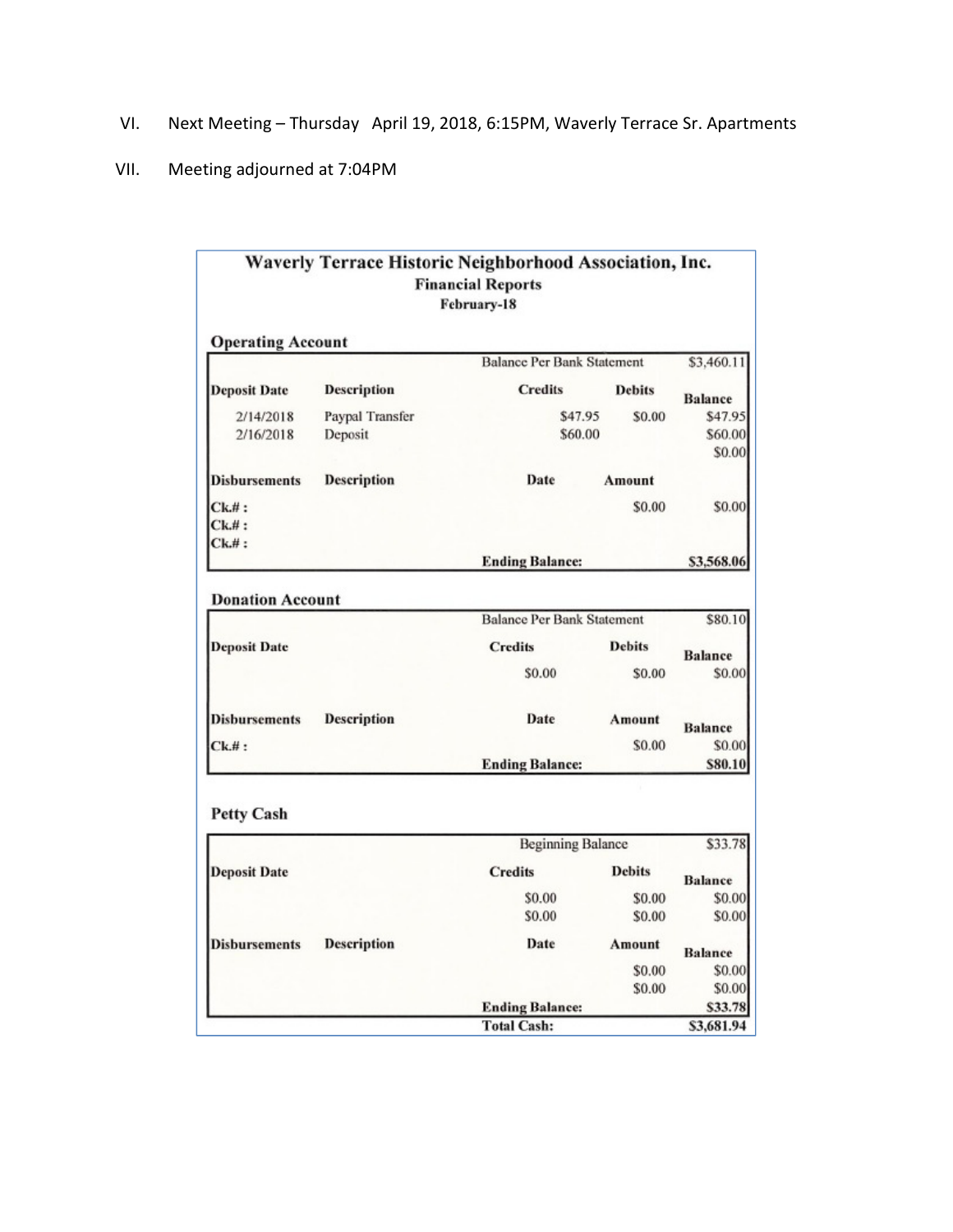| <b>Waverly Terrace Historic Neighborhood Association</b> |  |  |  |  |  |
|----------------------------------------------------------|--|--|--|--|--|
| 2018 Dues Report                                         |  |  |  |  |  |

 $3/14/2018$ 

| <b>Members</b>          | <b>Amount</b> | Date       | <b>Membership Type</b> | <b>Payment Type</b> | <b>Net</b> | <b>CC Fees</b> |
|-------------------------|---------------|------------|------------------------|---------------------|------------|----------------|
| Peri & Mike Johnson     | \$30.00       | 10/30/2017 | Family - 2 votes       | PayPal              | \$28.83    | 1.17           |
| <b>Raymond Gonzalez</b> | \$20.00       | 1/31/2018  | Gold - 1 vote          | PayPal              | \$19.12    | 0.88           |
| Sandra Schmidt          | \$20.00       | 1/18/2018  | Gold - 1 vote          | Cash/check          | \$20.00    | \$0.00         |
| Jeff & Anna Link        | \$30.00       | 1/18/2018  | Family - 2 votes       | Cash/check          | \$30.00    | \$0.00         |
| Libby & Don Smith       | \$30.00       | 1/18/2018  | Family - 2 votes       | Cash/check          | \$30.00    | \$0.00         |
| Bert & Holly Talley     | \$30.00       | 1/18/2018  | Family - 2 votes       | Cash/check          | \$30.00    | \$0.00         |
| WT Sr. Apts, Ms Zack    | \$50.00       | 2/15/2018  | Business - 1 vote      | Cash/check          | \$50.00    | \$0.00         |
| <b>Alice Vickers</b>    | \$10.00       | 2/15/2018  | Silver - 1/2 vote      | Cash/check          | \$10.00    | \$0.00         |
|                         |               |            |                        |                     |            |                |
| <b>Total</b>            | \$220.00      |            |                        |                     | \$217.95   | \$2.05         |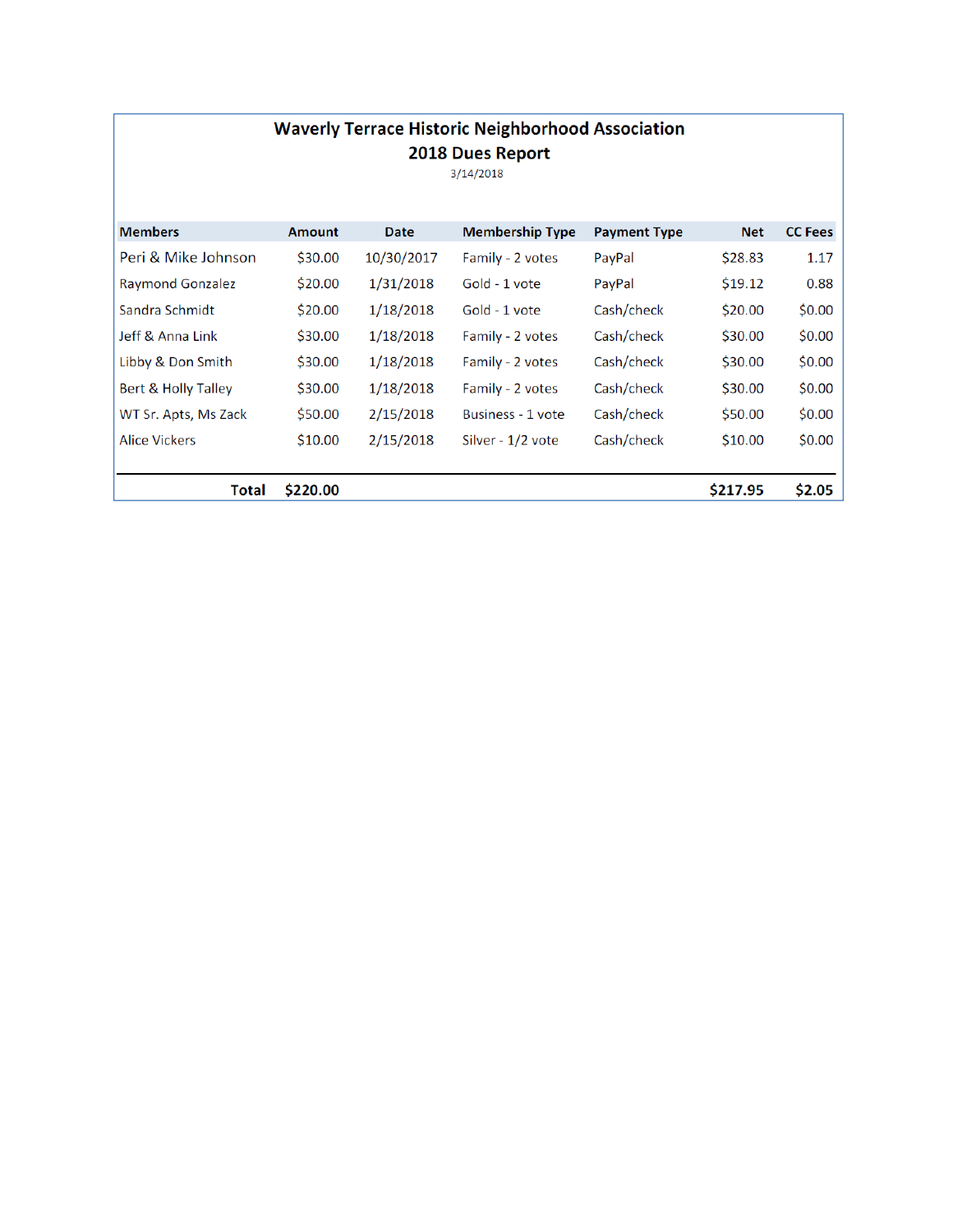---------------------------------- Last Meeting Minutes --------------------------------------



## WAVERLY TERRACE HISTORIC NEIGHBORHOOD ASSOCIATION WE SHIP FOUR BUILDING: THEREFIFTER, OUR BUILDING SHIP US WWW.WfIVERLYTERRfICE.ORG

## 2/15/2018, 6:15PM at the Waverly Terrace Senior Apartments

Attending: Libby Smith, Brenda Hall, Dianne Armstrong, Bert and Holly Talley, Peri & Mike Johnson, Alli Magee, Sandra Schmidt, Karen Holloman, Michele Zack, WT Manager, and other WTSA residents, Bill Gaddy

- I. Meeting was called to order at 6:30PM
- II. Minutes were read and approved with no changes. (Attached)
- III. Old business None
- IV. Committee Reports
	- a. Code Enforcement Ray Gonzales. No report submitted
	- b. Awareness Bert Talley (Articles to: info@WaverlyTerrace.org). Mrs. Hargrove's son passed away.
	- c. Fundraising Alli Magee
		- i. Chili Cook Off is March  $17<sup>th</sup>$ , 4:00 to 6:00PM, here at Sr. Apartments Email to chili@waverlyterrace.org to volunteer to:
			- 1. Bring Condiments
			- 2. Bring Desserts
			- 3. Enter your Chili in the competition
			- 4. Help with St. Patrick's Day decorations
	- d. Neighborhood Improvement Alli Magee.
	- e. Neighborhood Watch Bill Gaddy
		- i. Call 911 for any reason
		- ii. Be watchful for your neighbors and report any suspicious activity
		- iii. Walking the neighborhood is good to show an active presence in the community.
	- f. Treasurer Sandra Schmidt.
		- i. Membership fees are due
		- ii. Bank balances have not changed since last month's report